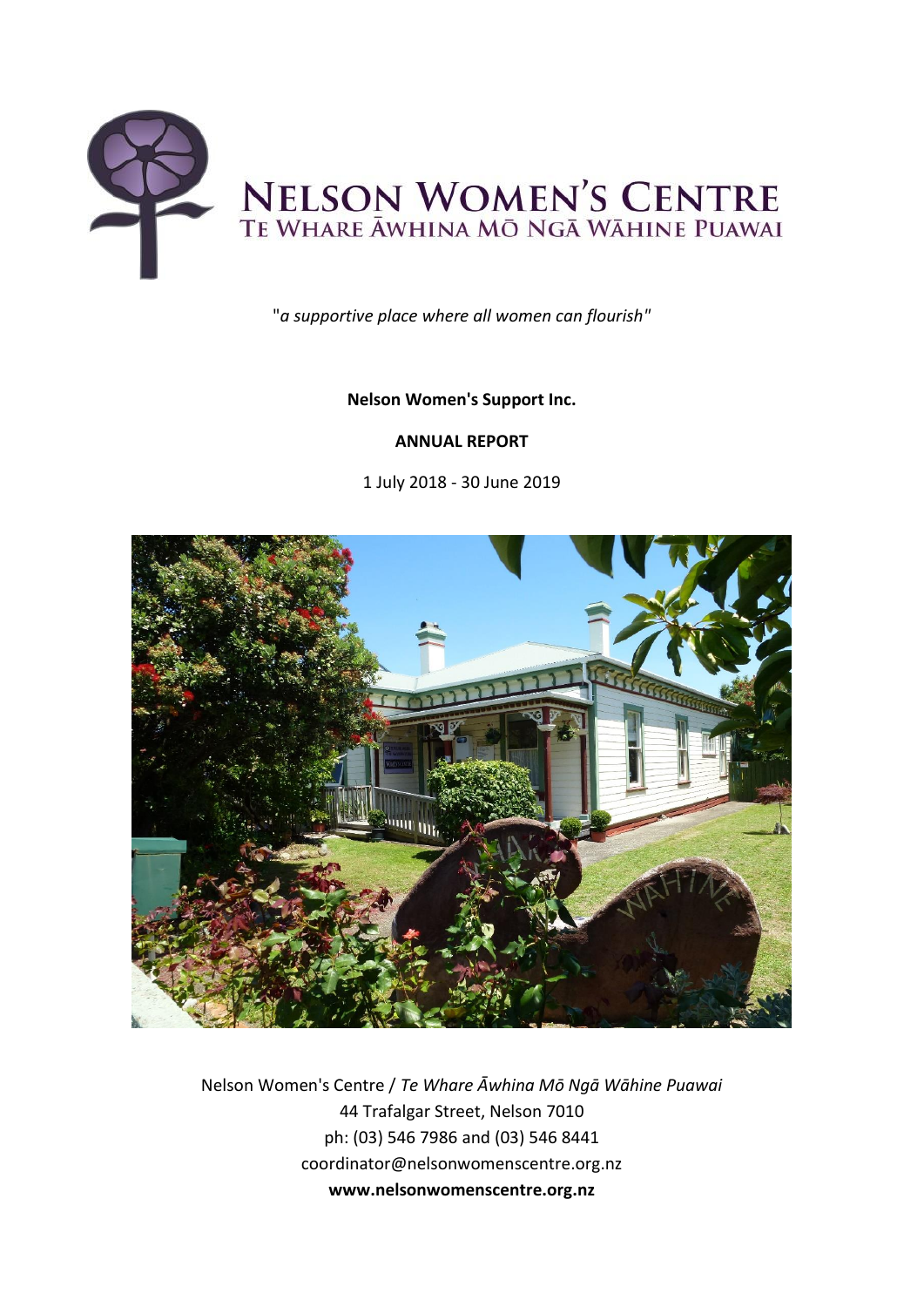# **Table of contents**

- Summary
- Our Purpose Vision and Mission
- Our Organisation
- Our People
- Highlights
- Nelson Women's Centre Services
- Social Services
- Financial Summary

# **Summary**

Tena koutou katoa and welcome to the 2018/19 Nelson Women's Centre Annual Report.

2018/19 was a busy year for the Women's Centre. We have appreciated the continuing support of our members, staff, volunteers and stakeholders during the year and we look forward to your continued support as we move into 2020, a new decade.

# **Our purpose**

**Vision:** *"All women in our community are empowered and supported"*

**Mission:** "*To create a place where all women in Nelson Tasman can connect, celebrate and participate in a safe and supportive environment"*

**We are a registered charity: CC25231** and we are tax-exempt; GST # 63-299-901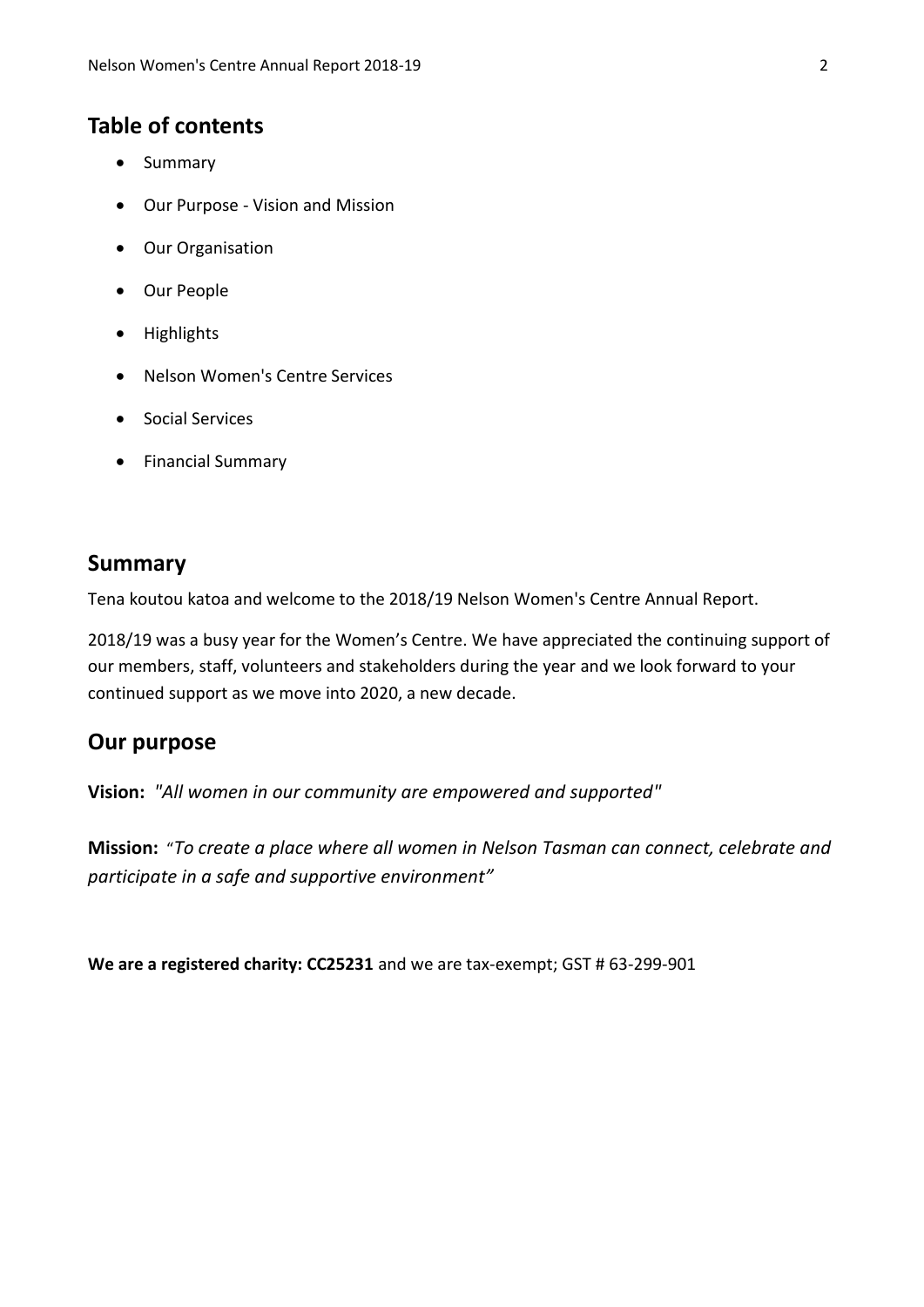# **Our Organisation**

## **Who we are:**

We are a resource and support centre for all women and their children in the Nelson Tasman region. Nelson Women's Centre is a unique agency as we are a women's only facility in central Nelson. We are very fortunate that we own the property at 44 Trafalgar Street as people know we will always be here for our community. We see all women in our community. Women who come to the centre are validated, heard and treated with respect and dignity in a confidential and safe environment.

Maori women are embraced within the kaupapa of Te Tiriti O Waitangi. We respect women from other countries and aim to be mindful when dealing with all cultures.

## **What we do:**

We take an inclusive approach to empowering women and offer a variety of services:

**Social Work Support:** Our two Social Workers work with women and their families to provide advocacy, information, support with other organisations and advice.

**Counselling:** Our team of trained professional volunteer Counsellors provide up to 10 low cost counselling sessions for individual women.

**Workshops & Education:** We run a programme of Arts & Crafts and Self Development Workshops throughout the year, during the 4 school terms.

**Healing Sessions:** Low cost, regular Holistic Pulsing and other body/mind healing sessions are offered by professionals who volunteer their services.

#### **Op Shop**

We have an Op Shop in the front room of the house, where women can find affordable clothing for women and children. We also often have donated lines and small household goods that we are able to pass on.

# **Our relationships**

The Women's Centre is well connected to a variety of Government Agencies, NGOs and Private support services.

Through our Social Work Support team we work alongside Nelson Womens Refuge, SASH, Stopping Violence Services, Budget Advice, Fifeshire Foundation, Whenua iti, Nelson Anglican Church, St Vincent De Paul, Salvation Army, Zindels Lawyers, Police, Counsellors for Children, Te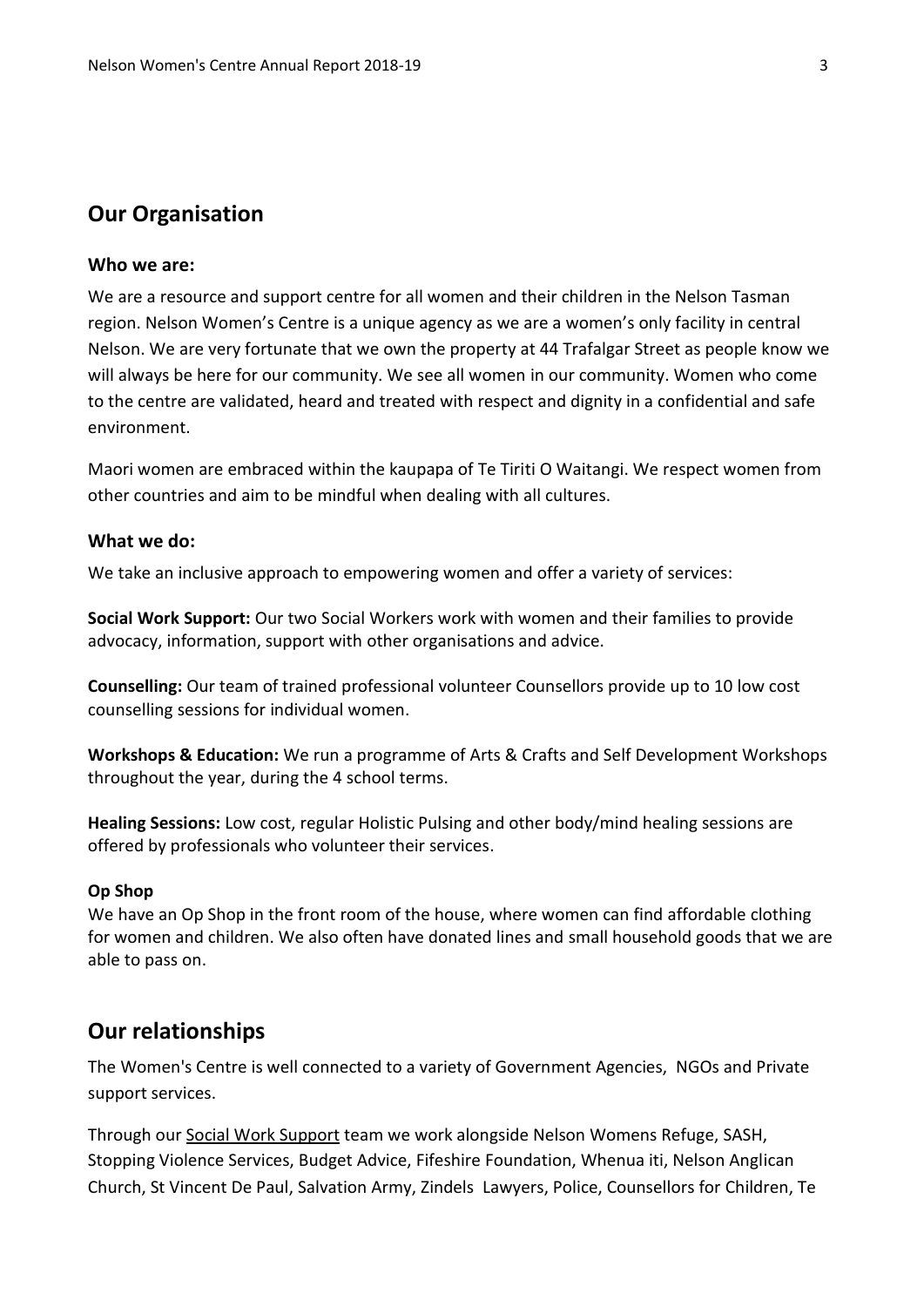Korowai Trust, Te Piki Oranga, Oranga Tamariki and Work & Income. Our social workers collaborate with many agencies who work with the same families recognising that everyone has a role to play in working with families who are in crisis. In particular they collaborate with Ministry of Social Development by providing intensive social work interventions for women experiencing difficulties that are affecting the wellbeing of their children.

# **Our people**

## *As of 30 June 2019*

## **Women's Centre Patron**

Annette Milligan, pioneer in women's health, director and founder of INP Medical Clinic.

## **Governing Collective members:**

Elena Meredith Hilary Mitchell Karen Lee Sharon Johnston Di Young Nina Robb Cristina Fon

Elena was farewelled at the end of 2018 after 10 years of dedication, inspiration and leadership at the Centre. Karen left in March 2019, having had a significant influence on our policies and processes.. We are grateful for the commitment, love, energy and expertise they brought to the Centre. We were very happy to welcome new members to the Collective during the year: Di Young, Nina Robb and Cristina Fon.

## **Staff:**

Britta Hietz/ Georgie Kerby - **Centre Coordinator** Christine Henwood - **Relief Coordinator** Lyn Ginty - **Community Social Worker** Ruth Halsey / Joanne Thomson - **Part-time Social Worker** Lisa Ines - **Cleaner** Gabes Syben - **Finance Administrator** Keri Flood – **Counselling Coordinator**

Britta returned to Austria in March after several years of hard work and commitment to the Centre; her warmth and willingness will be remembered by many. Georgie Kerby was selected as her successor from a strong field of applicants. Gabrielle resigned as our financial administrator at the end of June and Tegan Dunlop has replaced her. Ruth Halsey our part-time social worker moved to a full-time role at Refuge and Joanne Thomson started in June, about a week before the end of the financial year. We thank them all for their significant contribution to the Centre and the women of Nelson-Tasman.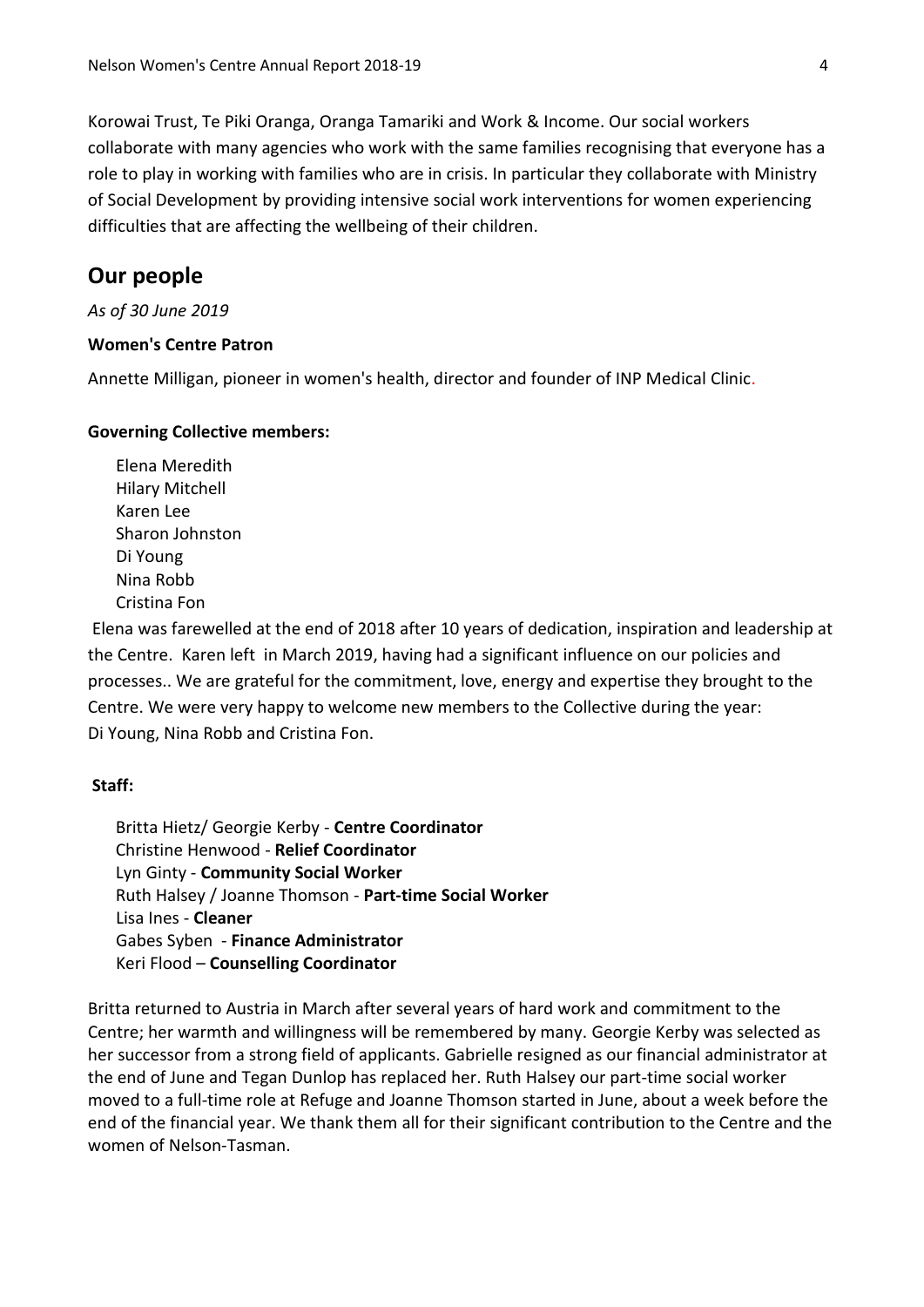#### **Volunteer Counsellors 2018-2019**

Keri Flood Julia Grigg Myffie James Donna Rivers Catriona Searle Louise Trevathan Nancy Wilson

Myffie left the Centre after 5 years of very active and effective contribution. She had been Counsellor, Governing Collective member and Project Manager especially for the counselling cottage and deck.

## **Women's Centre volunteers**:

#### **Healing at the Centre**

Rona Spencer has been offering Holistic Pulsing sessions every Monday at the Centre for many years. Thank you Rona for generously volunteering your healing hands.

#### **Other Volunteers**

Marie Merrilies admin/reception Andrea Kepes - admin / reception Vanessa Sweeney - reception / op-shop / delicious soup maker Sharon Johnstone - op-shop Ali Grammer - website updates

After many months of services to the centre Chie Iibuchi moved on from her gardening position this year.

The Centre acknowledges the precious time and commitment given by all the volunteers including the Governing Collective who work together for the benefit of women in the Nelson/Tasman area.

# **Highlights**

A Very successful fundraiser in September 2018 to celebrate Suffrage 125: Feminist Fables: Women's War Stories

New Eco range outdoor furniture was generously donated by Goldpine in May 2019.

A group of our wonderful supporters in the community, many of whom have been involved in the centre in various capacities in the past, carried out an evaluation of the centre and its services to inform our strategic direction for the future.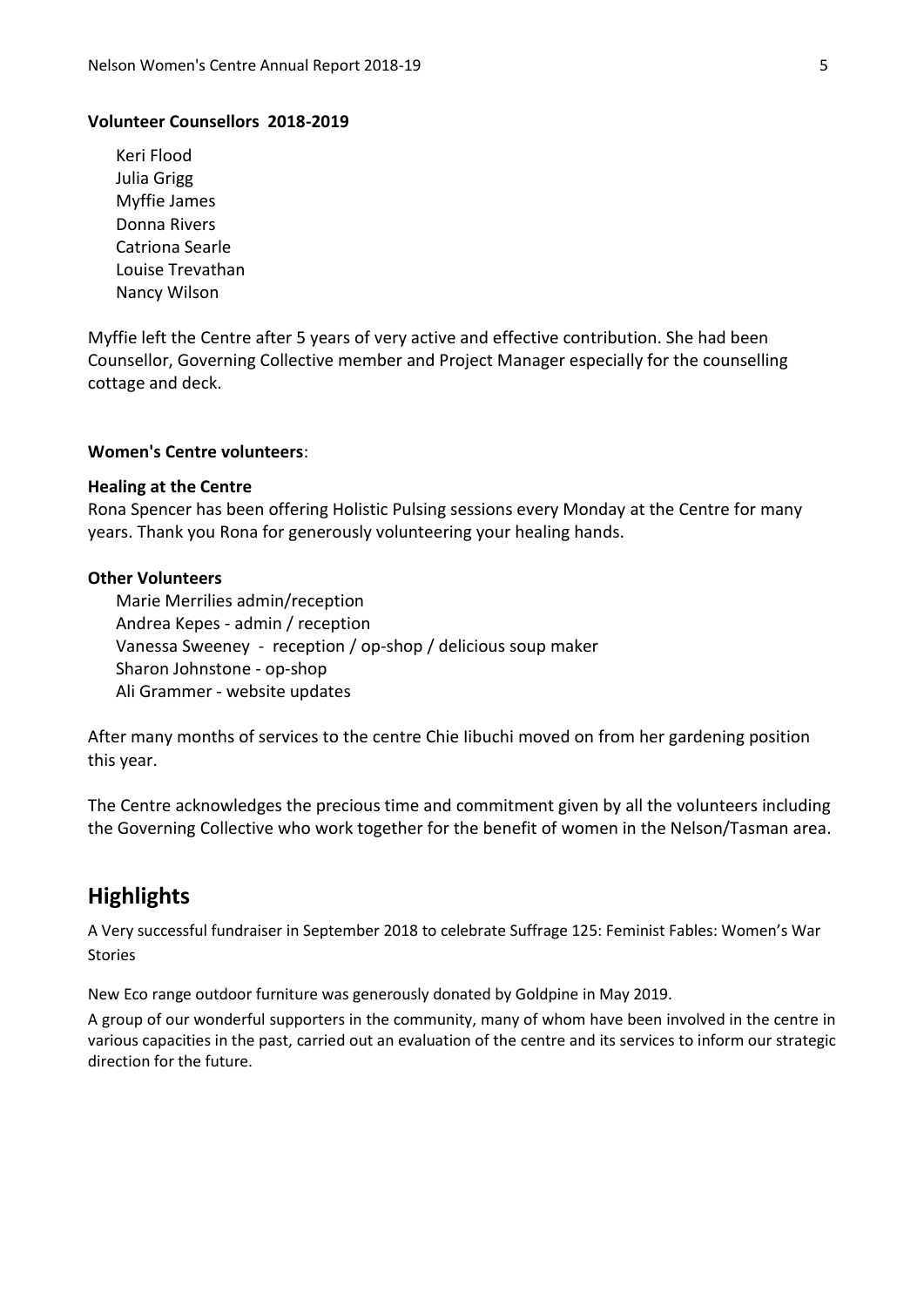# **Nelson Womens Centre Services**

Our total recorded number of client contacts for this 12-month period was over 3000. This includes almost 2000 general Centre visits, nearly 500 phone calls, email & web enquiries about specific information as well as social work and counselling client visits.

### **Workshops and Courses:**

**Pathways to Power:** Each year we have the privilege of offering two 8-session Pathways to Power Courses, skilfully facilitated by Kindra Douglas. Kindra is widely regarded in our community. She is inspiring and energetic and offers an eight-week guided course in exploring one's sense of self, strengths, looking at and reflecting on one's behaviours and beliefs. This enables the participants to make choices for themselves and feel more in charge of their lives, now and in the future. 20 women attended the two courses. Women who attended the courses evaluated their learning and have said they increased their self-knowledge, became more centered, increased self-confidence and gained a clearer sense of life direction and goals. We thank Kindra for this powerful lifechanging course which as been a vital catalyst of change for so many women.

**Workshops:** We run seven weeks of workshops during the four school terms of the year. Our wide variety of workshops accomplish many things: they introduce women to creative arts and crafts, help them to learn new skills, enable them to get to know new people, and boost their confidence in many ways. The tutors we engage are dynamic, skilled and people who are inspiring to be with. Our workshops also provide many women with an easy introduction to the Women's Centre, which encourages them, later on as they may need, to link with the support groups, social work, advocacy and counselling services offered here. More than **420** women attended **72** workshops in 12 months.

Topics in the **Art & Creative** workshop included: Mixed Media, Painting Techniques, Art Therapy, Scrap Booking, Journal Writing, Rug-Making, Flax Weaving, Upholstery, Placemats from Recycled Paper, Easter Crafts, Portrait Painting and much more.

A mix of personal development & life skills topics were offered in the **Discovery Afternoon** workshops such as: 101 Home Funerals, Cheese Making, A Variety Of Cooking Classes, Trauma Release and NLP Workshops, Mothering, Natural Skincare, Trusts & Residential Tenancies Through Community Law, Music, Meditation, Belly Dancing, Aromatherapy, Astrology, Yoga, Life Coaching, Ukulele, Personal Safety and many other courses.

#### **Drop-in Centre:**

We are a drop-in centre where women can pop in for a cuppa, browse in our Women's Library, meet a friend for lunch, have an informal chat with someone, just hang out, or hunt for bargains in our Op Shop. There is a consistent flow of donations to and sales from the Op Shop, which raised about \$1,500 in the year. These extra funds help cover the daily running costs of the Women's Centre (such as power, internet, printing, milk, tea, rubbish, cleaning supplies, etc). More than **780** women came for a TIME OUT or to visit the OP SHOP.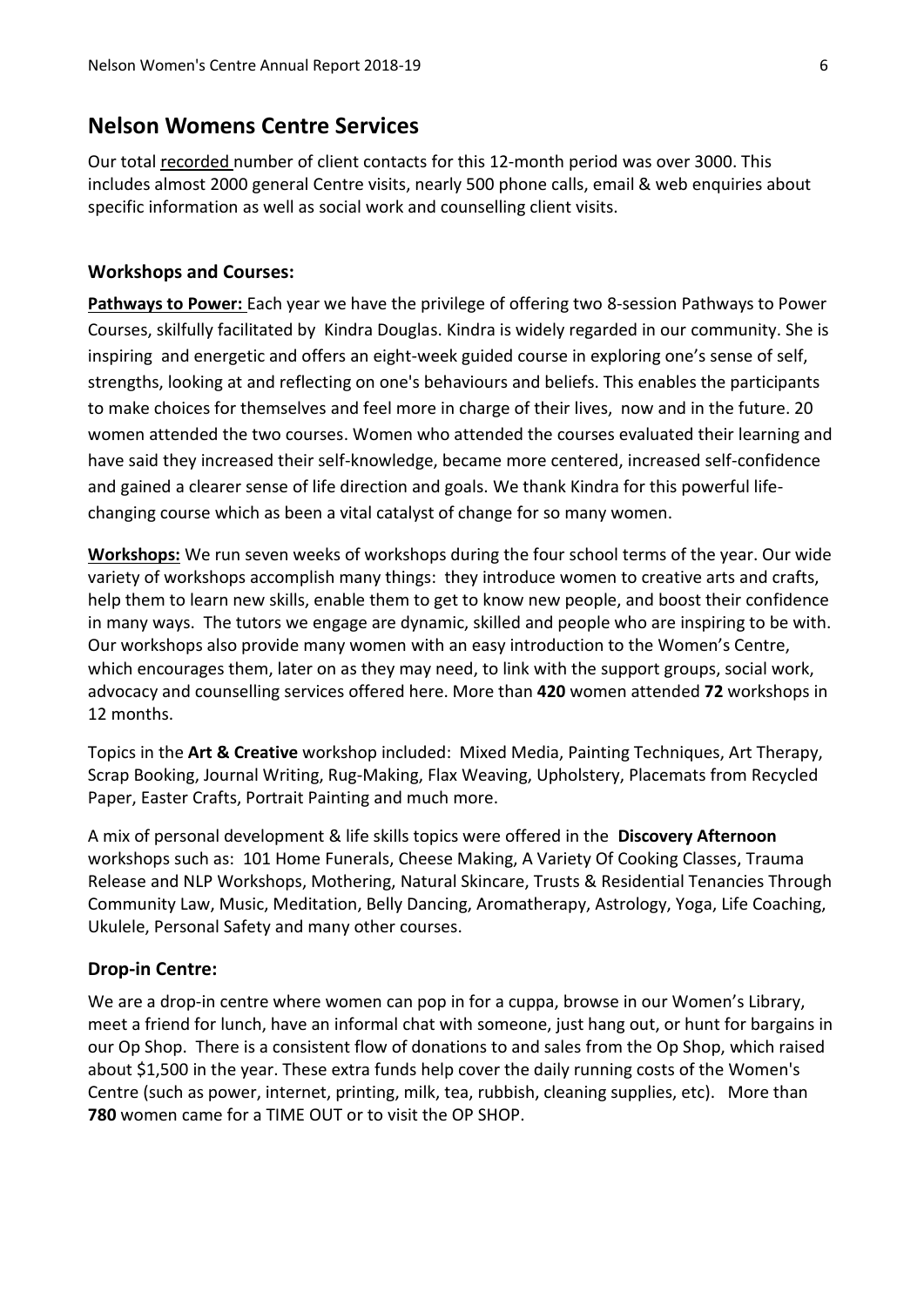#### **Health and Wellbeing:**

Women contact the centre with a variety of physical and mental health issues. Sometimes they are new to town, on a low income, or not happy with their current health provider. We refer them to counsellors, GPs or other health services. We maintain a resource list of private counsellors who are full members of NZAC or NZAP. **287** women contacted us for HEALTH reasons. We also have skilled volunteers who offer holistic pulsing sessions or vibrational healing for women on low incomes. These services are donation-based and in the past 12 months well over **100 women** received a **50-min healing session** here at the Women's Centre.

In addition more than **85** women requested help with **HOUSING issues**. This includes emergency housing and finding affordable rentals. Housing is discussed later in this report.

# **Social Work services**

Our two Social workers Lyn Ginty and Ruth Halsey, both qualified and registered, comply with the Code of Conduct associated with the Social Workers Registration Board. They also hold membership with Aotearoa New Zealand Association of Social Workers. They both have a clear understanding of new legislation for children "Vulnerable Children's Act 2014" that is driving the safety and care of New Zealand children. This is an employment requirement for both positions within our agency. Both social workers are very experienced and respected within the community, with reputations for being honest and trustworthy. Lyn whakapapas back to her roots Nga Puhi; her whanau come from Kaitaia, Awanui, Morewa. Lyn has the ability to engage with Maori whanau by connection through Whakapapa and by being part of the local Maori community.

Our **Referral System** has become more sophisticated with the introduction of our new website. This is great for people looking us up for different purposes. Both social workers try to respond to enquiries within the hour during work hours, otherwise twenty-four hours later. Women walk in off the streets at times needing urgent attention and most of the time we are able to see them immediately. Our referrals are made by local agencies, local professionals, schools, government departments, friends, family and self.

Our social workers have been assisting women to appointments at **Government Agencies** such as Work and Income, Oranga Tamariki, Nelson Courts, Restorative Justice and the Police. They provide assistance to clients who are often frightened of attending these meetings and prepare them by informing them of what they may expect, their rights and making sure they have all the resources needed during their meeting. The social workers will not speak on behalf of our clients as the aim is to build their confidence to speak for themselves which is very empowering. They attend these meetings in a supportive role and will intervene if the client becomes scattered in their thoughts and needs to be bought back on track. This makes it easier for the department involved and the client. Women who struggle with communication often feel more secure and relaxed if they have a support person with them during these meetings. Both social workers have positive relationships with all of the above departments.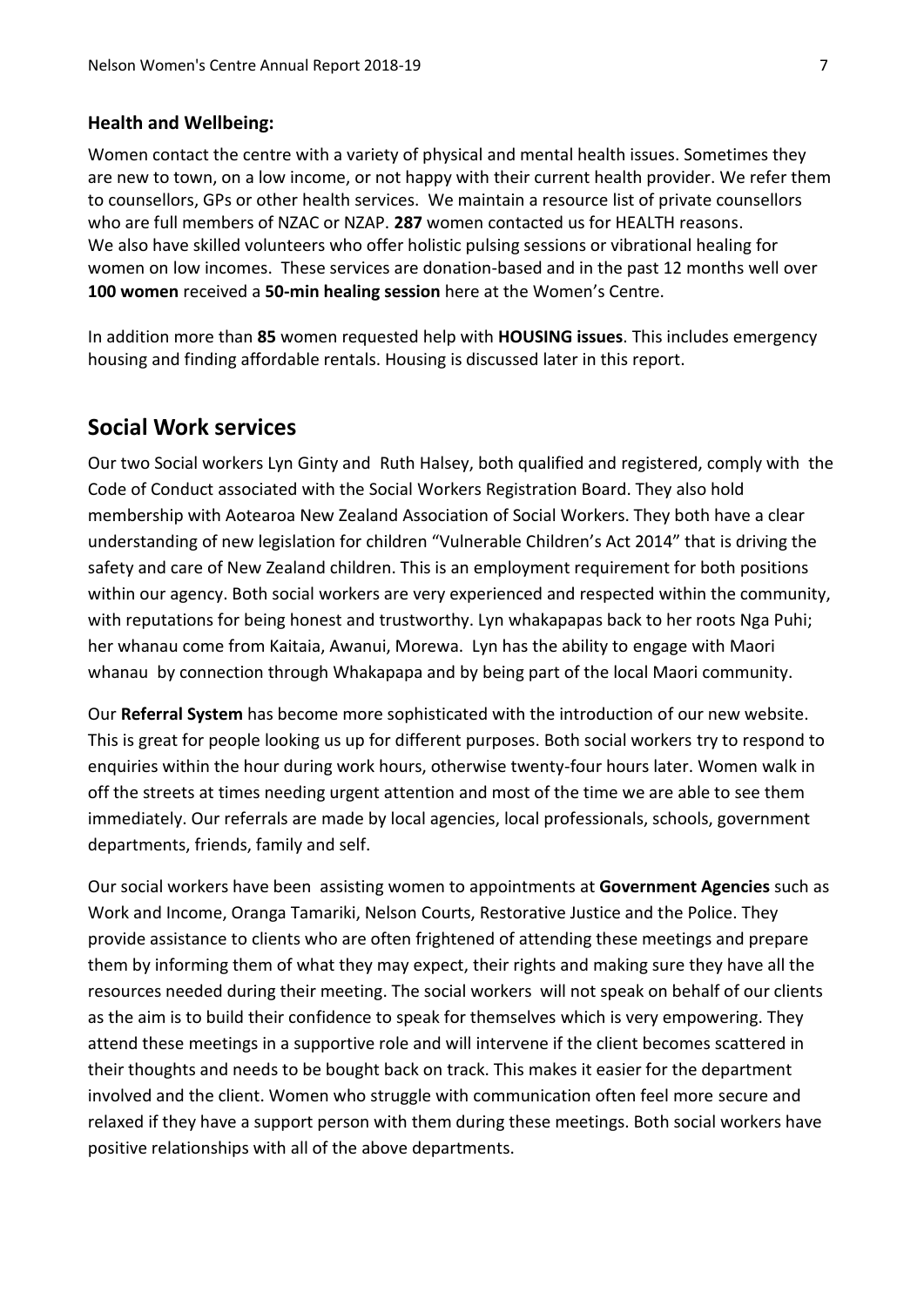*Working in collaboration with agencies:* Today many organizations work with the same families. Everyone has a role to play in working with families who are in crisis. It is important to recognize that agencies do not have to work alone in Nelson as there are so many resources available. Our work with Ministry of Social Development for this period provides funding for 60 intensive social work interventions for women experiencing difficulties that are affecting the wellbeing of their children. The resources and services of all agencies can make a difference. Our work with some of these families has seen us dealing with generations of the same whanau. We see impacts on smoking, health, violence, crime, attitude, better parenting and having more information to pass onto future generations.

During this period we worked with: **662** women and **204** children. These figures are broken down as follows: **223 recorded Referrals**, **62 Intensive Families** that met our requirements for Ministry of Social Development contract for this period and **89 Women at the age of 50 plus**. The 204 children are connected to the families that are recorded above.

These figures do not include "walk-ins", a significant number of women who self-refer and pop in to access social work support; we are currently increasing our capacity to capture these statistics and estimate conservatively that 12-18 women each week (minimum) fall into the 'walk-ins' category.

## **Counselling Service**

We have six qualified volunteer counsellors who provide up to 10 counselling sessions to any woman over age 17 with room for negotiation if the client requires one or more extra sessions. We suggest clients donate \$5 per session. Our social workers assess women who request counselling, and if necessary will "hold" these clients until they are able to be seen by a counsellor (usually within 2-3 weeks).

One of the aims for our counsellors is to attain their personal hours for registration. The centre supports their endeavours and pays for each counsellor's external supervision.

The service is financially supported by donations from clients, COGS, Rata Foundation and NZ Lotteries. A 2-year grant from the Green Gables Trust allowed us to employ a counselling coordinator for a few hours a week and to enable counsellors to take up personal or professional development opportunities. Unfortunately that source is no longer available and we would like to express our thanks to the Trustees. Our volunteer counsellors give their time graciously and humbly to benefit our community. In the past 12 months they worked with 84 women providing 850 voluntary counselling hours. Thank you to our counsellors for their dedication to the centre.

## **Trends observed this year**

*Homelessness:* This is a major problem throughout New Zealand as we are all aware and Nelson is no exception. People migrate from the North Island and the bottom of the South hoping things will be easier for them here but unfortunately it is not and we have seen the same housing crisis here in Nelson. The Centre has had women living in their cars in our driveway overnight as they have nowhere to live. They have been single older women who are on very limited finance. As a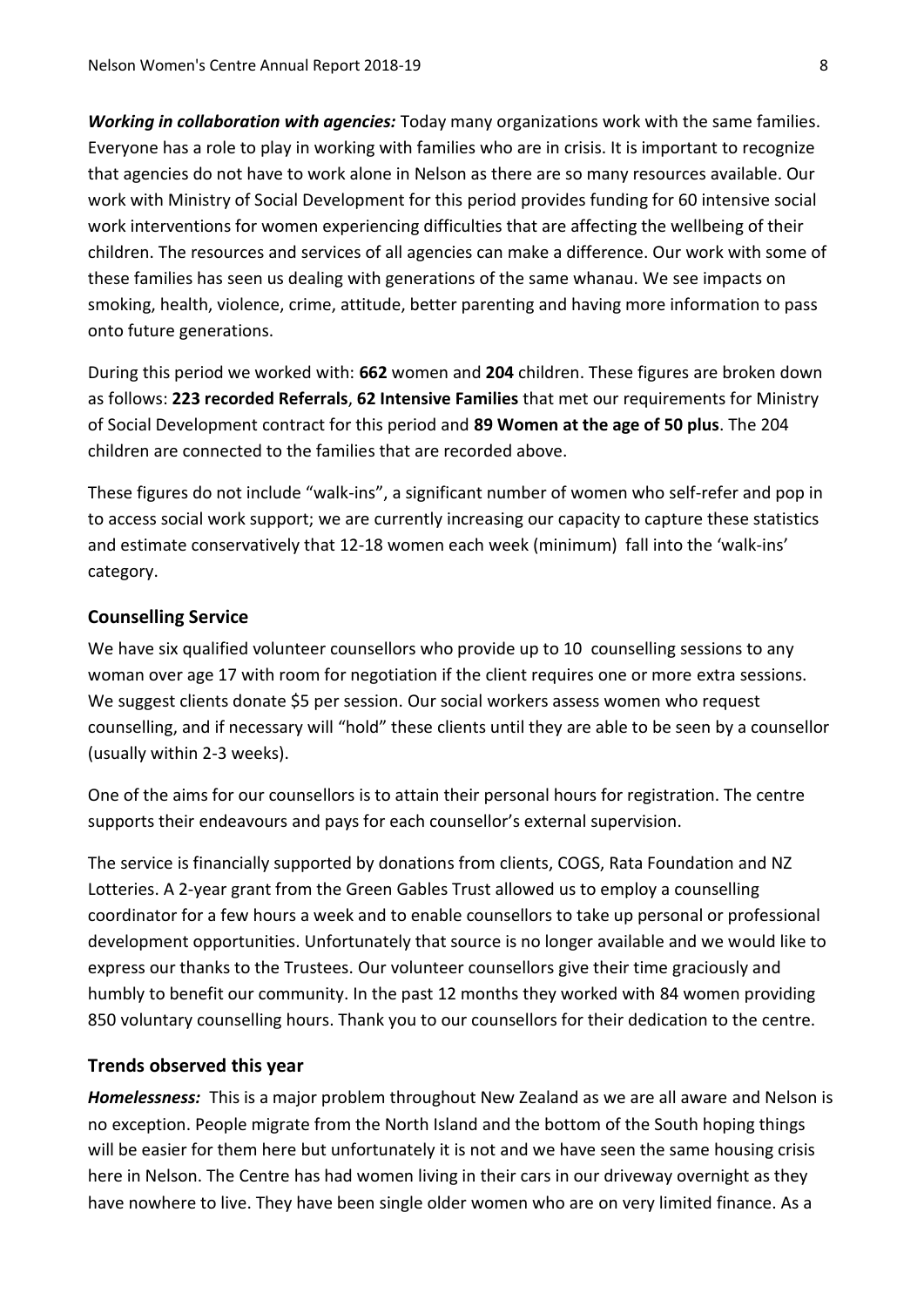service we have made connections with reputable backpackers who along with financial backing from Work and Income give these women a comfortable clean room to live in if they chose. These women have usually travelled from other areas.

Families struggle to find homes in Nelson as there are few available. This can be disturbing when children have to leave their homes because of incidents of violence or separation especially if they have to leave their pets behind or find a home for them. New Zealand needs to follow the example of many other countries where animals are treated as part of the family not discarded because of housing. We often negotiate a separate bond for animals when possible. We believe this should be standard.

The centre is a refuge for women who live on the street. They can be women who suffer from mental health, are straight from prison, or women who have lived on the streets by choice. These women live under the bridge by the river, up on Maori Hill, in the parks, friends cars, and people's couches. This way of living has a lot of risk attached and for these women we offer shelter during our open hours, hot showers, food, laundry services and a place to feel safe and connect to staff who can provide help. One woman said because of her mental health she found it hard to live with people and she felt safer on the streets. Other women who lived on the streets said it was easier living in prison as everything was provided.

A noticeable housing trend during this period has been the increase of North Island women associated with gangs. They arrive in Nelson to set up homes for themselves and their partners. They are engaged with Housing NZ before they come to the centre. They usually present with many children. They have stayed at Franklyn Hall where they are asked to leave because the children are noisy, disturbing the other residents. We encourage these women to find whanau here that they can stay with or encourage them to look in the outer regions. We assist them with our resources such as food, knowledge of the area, and letters of support to Housing providers stating their circumstances. We have many challenges with housing as some families have a negative history within our community. These people are almost impossible to house and they also have children.

During the year, as the result of a submission the Centre made to Nelson City Council's Annual Plan, our social workers gained access to two units at the Brook Motor Camp to use as emergency accommodation for women and children. This has been a boon for many women and families; the protocols established and the relationship with the camp have worked well. Thank you to all concerned.

Our relationships with local housing providers are positive. We all work hard to do our best to house families, single women, youth, and the older generation. We thank the Nelson Housing Trust, Franklyn Hall and Housing New Zealand for all their support. We link women with the Salvation Army for skilled advocacy on accommodation issues.

Family Violence dealing with the aftermath : *Unfortunately our highest figures relate to working with other agencies to settle families during and after a crisis event. We work alongside other agencies*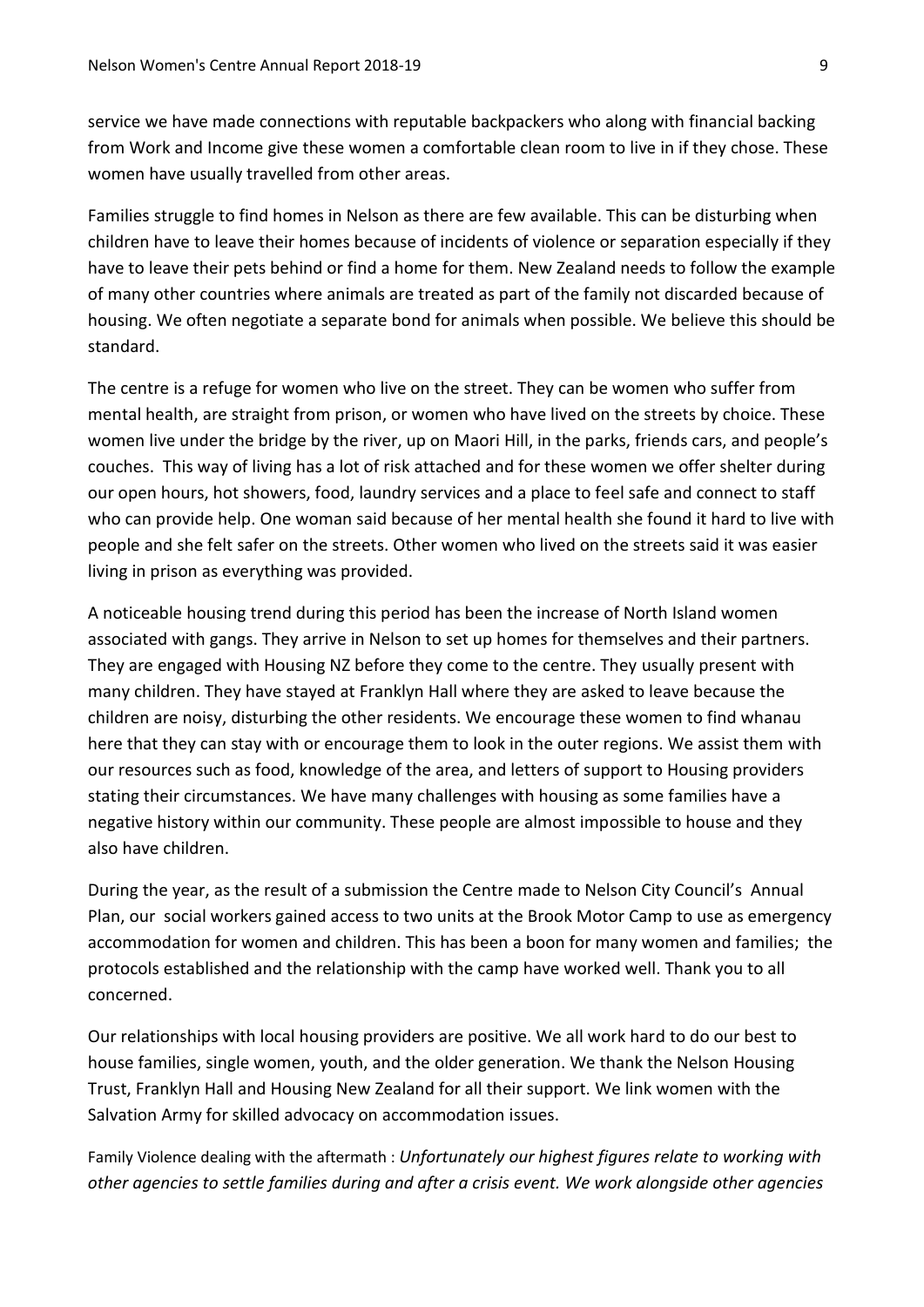*by offering counselling, advocating for children with setting up new schools or talking with teachers and principals regarding change and impact on the child. We organize protection orders, assist with financial crisis, setting up home with furnishings and food. Both our social workers have a history of working with Nelson Women's Refuge and are able to support these clients with informed information and education.*

We thank our Governance Board for their volunteer support throughout the year. Thanks also to our external supervisors and all the women who contribute to making our centre a happy safe place for women and children.

From the Nelson Women's Centre Team.

# **Financial Summary:**

Nelson Women's Support has a diverse mix of funding sources; all are crucial to the services we are able to offer to the women of our region. We have a social work contract with the Ministry of Social Development. We appreciate the support of NZ Lotteries, Rata Foundation, COGS, Nelson City Council Community Investment Fund, RG & EF MacDonald Trust, the Green Gables Trust, Nelson Arts Council, the Frimley Foundation, the ANZ Staff Foundation, the Tindall Foundation, and the Lions' Foundation.

We have very generous ongoing support from Lonestar Farms, Good Bitches Baking, Sealord, Kai Rescue, National Council of Women and Nelson Forests. Fifeshire Foundation assists individuals who need help in emergencies.

Financial Statements *Net deficit* is \$20,171.42.

At 30 June 2019 we had \$21,235.71 in the bank and \$80,702.88 in term deposits a total of \$102,736.72.

| <b>Trading Income</b>       |            |
|-----------------------------|------------|
| Counselling donations       | 1,044.80   |
| General donations           | 6,089.81   |
| Grants                      | 86,097.41  |
| Membership donations        | 768.00     |
| MSD CYF Contract            | 30,408.00  |
| Op shop donations           | 749.10     |
| Room hire donation          | 1,597.50   |
| Workshop donations          | 3,170.30   |
| <b>Total Trading Income</b> | 129,924.92 |
| <b>Gross Profit</b>         | 129,924.92 |
| Other Income                |            |